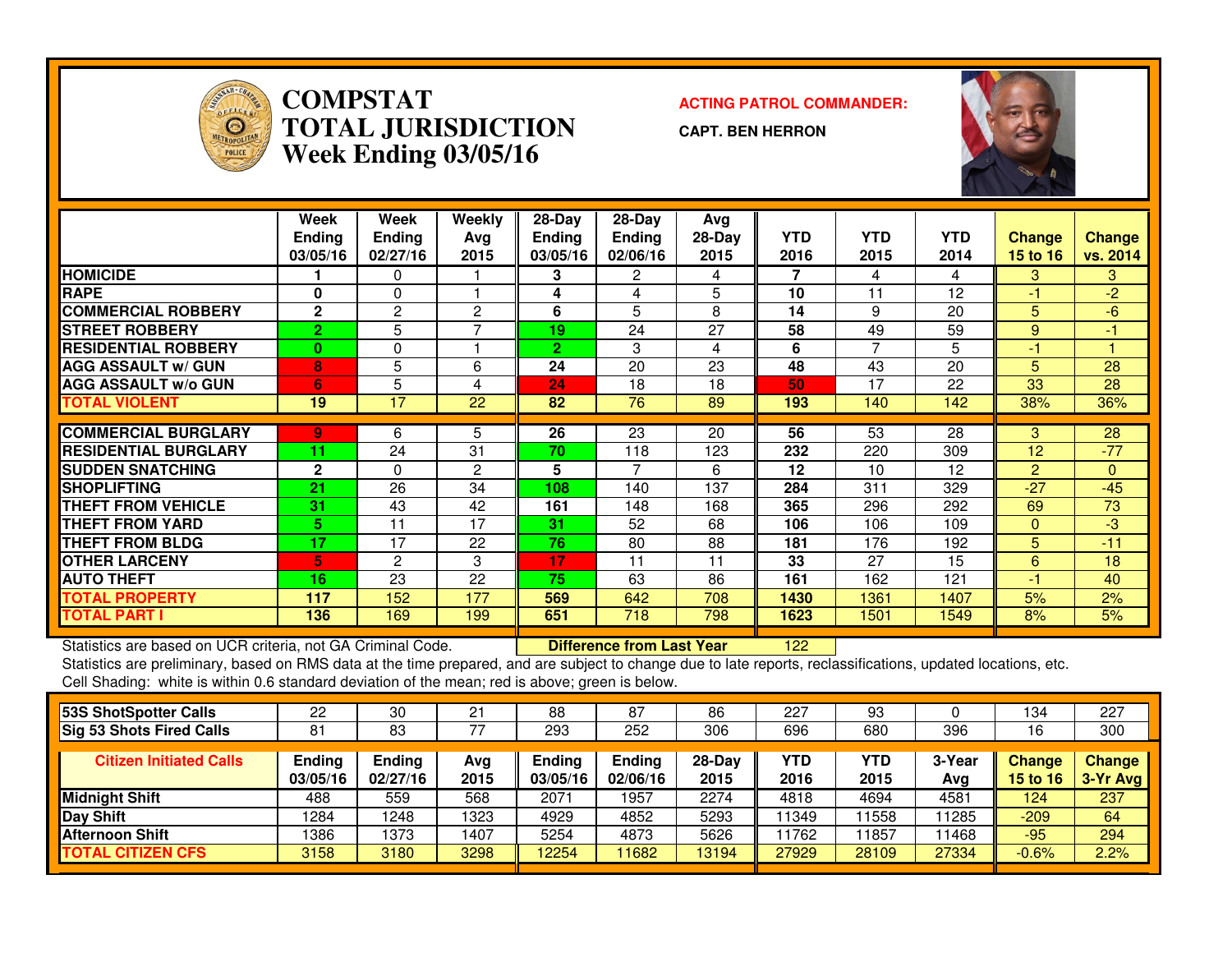

# **COMPSTAT PRECINCT COMMANDER: WEST CHATHAM PRECINCTWeek Ending 03/05/16**

**CAPT. CARL RAMEY**



|                                                             | Week                      | Week               | Weekly         | 28-Day                    | 28-Day                           | Avg              |                         |                    |                    |                                  |                           |
|-------------------------------------------------------------|---------------------------|--------------------|----------------|---------------------------|----------------------------------|------------------|-------------------------|--------------------|--------------------|----------------------------------|---------------------------|
|                                                             | <b>Ending</b><br>03/05/16 | Ending<br>02/27/16 | Avg<br>2015    | <b>Ending</b><br>03/05/16 | Ending<br>02/06/16               | $28-Day$<br>2015 | <b>YTD</b><br>2016      | <b>YTD</b><br>2015 | <b>YTD</b><br>2014 | <b>Change</b><br><b>15 to 16</b> | <b>Change</b><br>vs. 2014 |
| <b>HOMICIDE</b>                                             | 0                         | $\Omega$           | 0              | 0                         | 0                                | 0                | 0                       | $\mathbf{0}$       | $\Omega$           | $\Omega$                         | $\Omega$                  |
| <b>RAPE</b>                                                 | $\bf{0}$                  | $\Omega$           | $\Omega$       |                           | $\mathbf{0}$                     |                  |                         | 3                  | 3                  | $-2$                             | $-2$                      |
| <b>COMMERCIAL ROBBERY</b>                                   | $\bf{0}$                  | $\Omega$           | $\Omega$       | 0                         |                                  |                  | $\mathbf{2}$            | 3                  | 3                  | -1                               | $-1$                      |
| <b>STREET ROBBERY</b>                                       | $\mathbf{0}$              | 0                  |                |                           |                                  | $\overline{2}$   | 3                       | 4                  | 5                  | $-1$                             | $-2$                      |
| <b>RESIDENTIAL ROBBERY</b>                                  | $\mathbf{0}$              | $\Omega$           | 0              | 2                         | 2                                |                  | 5                       | $\mathbf{2}$       | $\overline{2}$     | 3                                | 3                         |
| <b>AGG ASSAULT w/ GUN</b>                                   | $\overline{2}$            | $\Omega$           |                | 4                         | 3                                | $\overline{2}$   | $\overline{7}$          | 4                  |                    | 3                                | 6                         |
| <b>AGG ASSAULT w/o GUN</b>                                  |                           |                    |                | 4                         | 4                                | 3                | 9                       | 4                  | $\overline{2}$     | 5                                | $\overline{7}$            |
| <b>TOTAL VIOLENT</b>                                        | 3                         |                    | 3              | 12                        | 11                               | 11               | 27                      | 20                 | 16                 | 35%                              | 69%                       |
|                                                             |                           |                    |                |                           |                                  |                  |                         |                    |                    |                                  |                           |
| <b>COMMERCIAL BURGLARY</b>                                  | $\mathbf{2}$              | 0                  | $\overline{2}$ | 3                         |                                  | 6                | 8                       | 19                 | 4                  | $-11$                            | 4                         |
| <b>RESIDENTIAL BURGLARY</b>                                 |                           | 5                  | $\overline{7}$ | 17                        | 34                               | 27               | 58                      | 45                 | 54                 | 13                               | $\overline{4}$            |
| <b>SUDDEN SNATCHING</b>                                     | $\bf{0}$                  | 0                  | $\Omega$       | 0                         |                                  | 0                |                         |                    | $\Omega$           | $\Omega$                         |                           |
| <b>SHOPLIFTING</b>                                          |                           | 4                  | 4              | 9                         | 19                               | 16               | 28                      | 40                 | 41                 | $-12$                            | $-13$                     |
| <b>THEFT FROM VEHICLE</b>                                   | $\overline{2}$            | 10                 | 8              | 25                        | 27                               | 32               | 66                      | 46                 | 56                 | 20                               | 10                        |
| <b>THEFT FROM YARD</b>                                      |                           | $\mathbf{2}$       | 3              | 5.                        | 11                               | 13               | 23                      | 21                 | 26                 | $\overline{2}$                   | $-3$                      |
| <b>THEFT FROM BLDG</b>                                      | 4                         | $\overline{2}$     | 4              | 11                        | 14                               | 16               | 33                      | 29                 | 35                 | 4                                | $-2$                      |
| <b>OTHER LARCENY</b>                                        | 0                         | $\Omega$           |                | 4                         | $\mathbf{2}$                     | $\overline{2}$   | $\overline{\mathbf{z}}$ | 8                  | $\overline{2}$     | -1                               | 5                         |
| <b>AUTO THEFT</b>                                           | 5                         | 6                  | 5              | 23                        | 8                                | 20               | 32                      | 38                 | 25                 | $-6$                             | $\overline{7}$            |
| <b>TOTAL PROPERTY</b>                                       | 16                        | 29                 | 33             | 97                        | 117                              | 132              | 256                     | 247                | 243                | 4%                               | 5%                        |
| <b>TOTAL PART I</b>                                         | 19                        | 30                 | 36             | 109                       | 128                              | 143              | 283                     | 267                | 259                | 6%                               | 9%                        |
| Statistics are based on UCR criteria, not GA Criminal Code. |                           |                    |                |                           | <b>Difference from Last Year</b> |                  | 16                      |                    |                    |                                  |                           |

Statistics are based on UCR criteria, not GA Criminal Code. **Difference from Last Year** 

| 53S ShotSpotter Calls           |                                   |                                   |                       |                                     |                                       |                         |                    |             |                      |                                  |                           |
|---------------------------------|-----------------------------------|-----------------------------------|-----------------------|-------------------------------------|---------------------------------------|-------------------------|--------------------|-------------|----------------------|----------------------------------|---------------------------|
| <b>Sig 53 Shots Fired Calls</b> |                                   |                                   |                       | 42                                  | 48                                    | 44                      | 113                | 95          | 69                   | 18                               | 44                        |
| <b>Citizen Initiated Calls</b>  | Week<br><b>Ending</b><br>03/05/16 | Week<br><b>Ending</b><br>02/27/16 | Weekly<br>Avg<br>2015 | 28-Day<br><b>Ending</b><br>03/05/16 | $28-Dav$<br><b>Ending</b><br>02/06/16 | Avg<br>$28-Day$<br>2015 | <b>YTD</b><br>2016 | YTD<br>2015 | YTD<br>3-Year<br>Avg | <b>Change</b><br><b>15 to 16</b> | <b>Change</b><br>3-Yr Avg |
| <b>Midnight Shift</b>           | 121                               | 107                               | 114                   | 425                                 | 405                                   | 455                     | 1007               | 911         | 923                  | 96                               | 84                        |
| Day Shift                       | 272                               | 298                               | 282                   | 1108                                | 1063                                  | 1127                    | 2523               | 2467        | 2408                 | 56                               | 115                       |
| <b>Afternoon Shift</b>          | 286                               | 283                               | 294                   | 1097                                | 067                                   | 1177                    | 2522               | 2453        | 2396                 | 69                               | 126                       |
| <b>TOTAL CITIZEN CFS</b>        | 679                               | 679                               | 690                   | 2630                                | 2535                                  | 2758                    | 6052               | 5831        | 5728                 | 3.8%                             | 5.7%                      |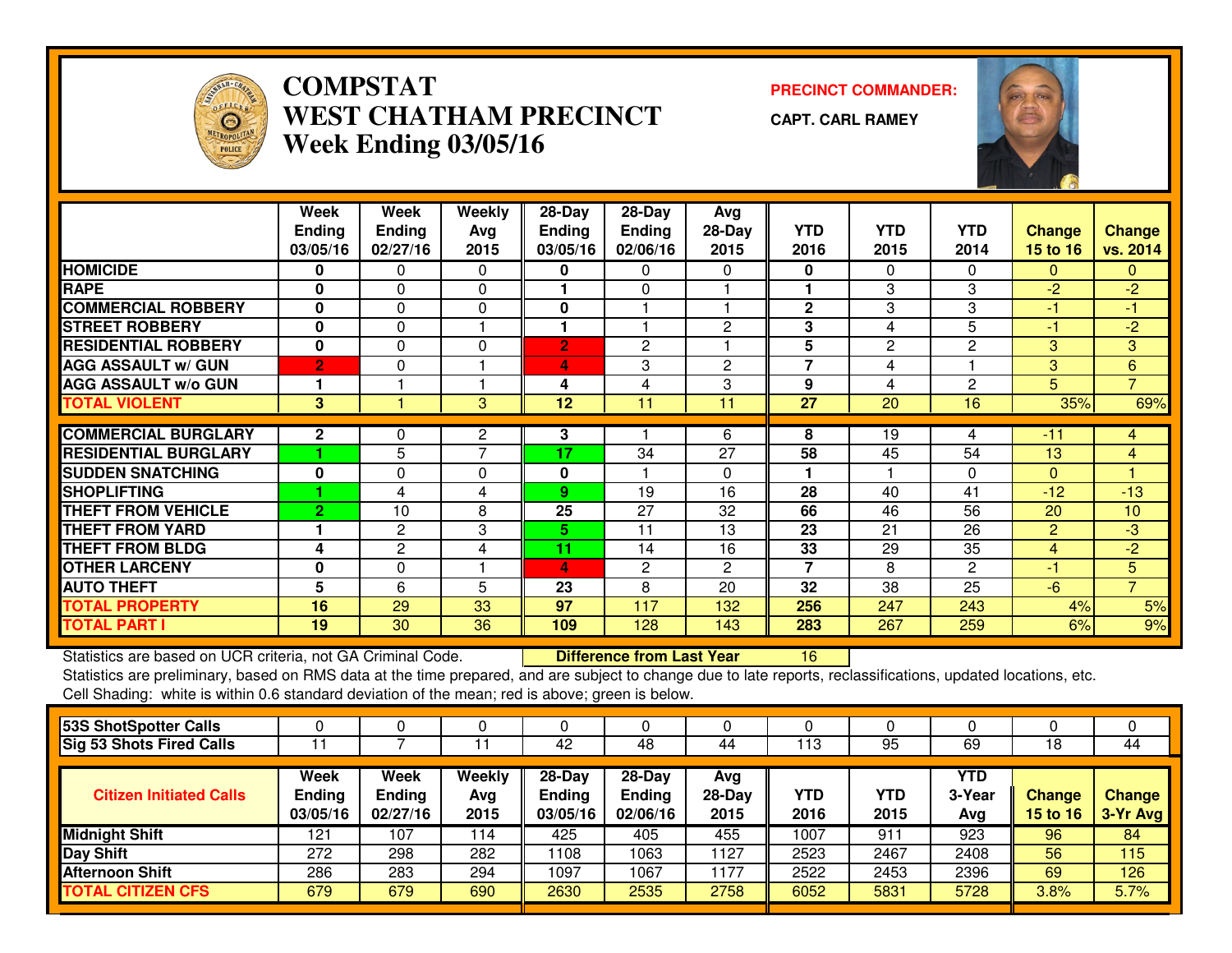

# **COMPSTAT ACTING PRECINCT COMMANDER: DOWNTOWN PRECINCTWeek Ending 03/05/16**

**LT. ANTHONY GALLO**



|                                                             | Week<br><b>Ending</b><br>03/05/16 | Week<br><b>Ending</b><br>02/27/16 | Weekly<br>Avg<br>2015 | 28-Day<br><b>Ending</b><br>03/05/16 | $28-Day$<br><b>Ending</b><br>02/06/16 | Avg<br>$28-Day$<br>2015 | <b>YTD</b><br>2016 | <b>YTD</b><br>2015 | <b>YTD</b><br>2014 | <b>Change</b><br>15 to 16 | <b>Change</b><br>vs. 2014 |
|-------------------------------------------------------------|-----------------------------------|-----------------------------------|-----------------------|-------------------------------------|---------------------------------------|-------------------------|--------------------|--------------------|--------------------|---------------------------|---------------------------|
| <b>HOMICIDE</b>                                             | 0                                 | 0                                 | $\Omega$              |                                     | 0                                     |                         | $\mathbf{2}$       | 0                  | 0                  | $\overline{2}$            | $\overline{2}$            |
| <b>RAPE</b>                                                 | $\bf{0}$                          | $\Omega$                          | $\Omega$              |                                     |                                       |                         | $\mathbf{2}$       | 3                  |                    | $-1$                      |                           |
| <b>COMMERCIAL ROBBERY</b>                                   | $\bf{0}$                          | $\Omega$                          | $\Omega$              | $\bf{0}$                            | 2                                     |                         | $\mathbf{2}$       | $\overline{2}$     | 3                  | $\Omega$                  | $-1$                      |
| <b>STREET ROBBERY</b>                                       | $\mathbf{2}$                      | 3                                 | 2                     | 9                                   | 6                                     | 9                       | 26                 | 13                 | 12                 | 13                        | 14                        |
| <b>RESIDENTIAL ROBBERY</b>                                  | $\bf{0}$                          | 0                                 | 0                     | 0                                   | 0                                     |                         | 0                  | 0                  | $\Omega$           | $\mathbf{0}$              | $\mathbf{0}$              |
| <b>AGG ASSAULT w/ GUN</b>                                   |                                   | 0                                 |                       | 4                                   | 5                                     | 4                       | 11                 | 9                  | 5                  | $\overline{2}$            | 6                         |
| <b>AGG ASSAULT w/o GUN</b>                                  | $\bf{0}$                          |                                   |                       | 6                                   | 3                                     | 4                       | 12                 | $\mathbf{2}$       | 9                  | 10                        | 3                         |
| <b>TOTAL VIOLENT</b>                                        | 3                                 | 4                                 | $5\phantom{.0}$       | 21                                  | 17                                    | 21                      | 55                 | 29                 | 30                 | 90%                       | 83%                       |
|                                                             |                                   |                                   |                       |                                     |                                       |                         |                    |                    |                    |                           |                           |
| <b>COMMERCIAL BURGLARY</b>                                  |                                   |                                   |                       | 7                                   | 3                                     | $\mathbf{2}$            | 10                 | 3                  | 6                  |                           | 4                         |
| <b>RESIDENTIAL BURGLARY</b>                                 | $\mathbf{2}$                      | $\mathbf{2}$                      | 3                     | 7                                   | 13                                    | 11                      | 25                 | 21                 | 28                 | 4                         | -3                        |
| <b>SUDDEN SNATCHING</b>                                     | $\mathbf{0}$                      | 0                                 |                       | $\mathbf{2}$                        | 5                                     | 3                       | $\overline{7}$     | 5                  | 5                  | $\overline{2}$            | $\overline{2}$            |
| <b>SHOPLIFTING</b>                                          | $\mathbf{0}$                      | $\mathbf{2}$                      | 5                     | 7                                   | 17                                    | 19                      | 29                 | 41                 | 52                 | $-12$                     | $-23$                     |
| <b>THEFT FROM VEHICLE</b>                                   | 9                                 | 12                                | 8                     | 47                                  | 37                                    | 32                      | 94                 | 56                 | 48                 | 38                        | 46                        |
| <b>THEFT FROM YARD</b>                                      | $\bf{0}$                          | 4                                 | 4                     | 9                                   | $\overline{15}$                       | 17                      | 31                 | 23                 | 25                 | 8                         | 6                         |
| <b>THEFT FROM BLDG</b>                                      | 7                                 | 3                                 | 4                     | 19                                  | 17                                    | 18                      | 41                 | 34                 | 46                 | $\overline{7}$            | $-5$                      |
| <b>OTHER LARCENY</b>                                        | $\overline{2}$                    | 0                                 | $\Omega$              | 5.                                  | 3                                     | $\overline{2}$          | $\overline{9}$     | $\overline{2}$     |                    | $\overline{7}$            | 8                         |
| <b>AUTO THEFT</b>                                           | 6                                 | 8                                 | 4                     | 18                                  | 15                                    | 16                      | 37                 | 24                 | 17                 | 13                        | 20                        |
| <b>TOTAL PROPERTY</b>                                       | 27                                | 32                                | 30                    | 121                                 | 125                                   | 119                     | 283                | 209                | 228                | 35%                       | 24%                       |
| <b>TOTAL PART I</b>                                         | 30                                | 36                                | 35                    | 142                                 | 142                                   | 139                     | 338                | 238                | 258                | 42%                       | 31%                       |
| Statistics are based on UCR criteria, not GA Criminal Code. |                                   |                                   |                       |                                     | <b>Difference from Last Year</b>      |                         | 100                |                    |                    |                           |                           |

Statistics are based on UCR criteria, not GA Criminal Code. **Difference from Last Year** 

|                           |                           |             | 31                        | 26                        | 24             | 68          | 29          |               | 39                               | 68<br>47                  |
|---------------------------|---------------------------|-------------|---------------------------|---------------------------|----------------|-------------|-------------|---------------|----------------------------------|---------------------------|
| Week                      | Week                      | Weekly      | 28-Day                    | $28-Dav$                  | Ava            |             |             | <b>YTD</b>    |                                  |                           |
| <b>Ending</b><br>03/05/16 | <b>Ending</b><br>02/27/16 | Avg<br>2015 | <b>Ending</b><br>03/05/16 | <b>Ending</b><br>02/06/16 | 28-Day<br>2015 | YTD<br>2016 | YTD<br>2015 | 3-Year<br>Avg | <b>Change</b><br><b>15 to 16</b> | <b>Change</b><br>3-Yr Avg |
| 103                       | 98                        | 121         | 410                       | 403                       | 484            | 981         | 917         | 936           | 64                               | 45                        |
| 200                       | 201                       | 233         | 811                       | 769                       | 931            | 1843        | 1993        | 1889          | $-150$                           | $-46$                     |
| 208                       | 259                       | 252         | 912                       | 800                       | 1010           | 1984        | 2071        | 2000          | $-87$                            | $-16$                     |
| 511                       | 558                       | 606         | 2133                      | 1972                      | 2425           | 4808        | 4981        | 4825          | $-3.5%$                          | $-0.4%$                   |
|                           | 18                        | 12          | 10                        | 51                        | 32             | 42          | 110         | 75            | 63                               | 35                        |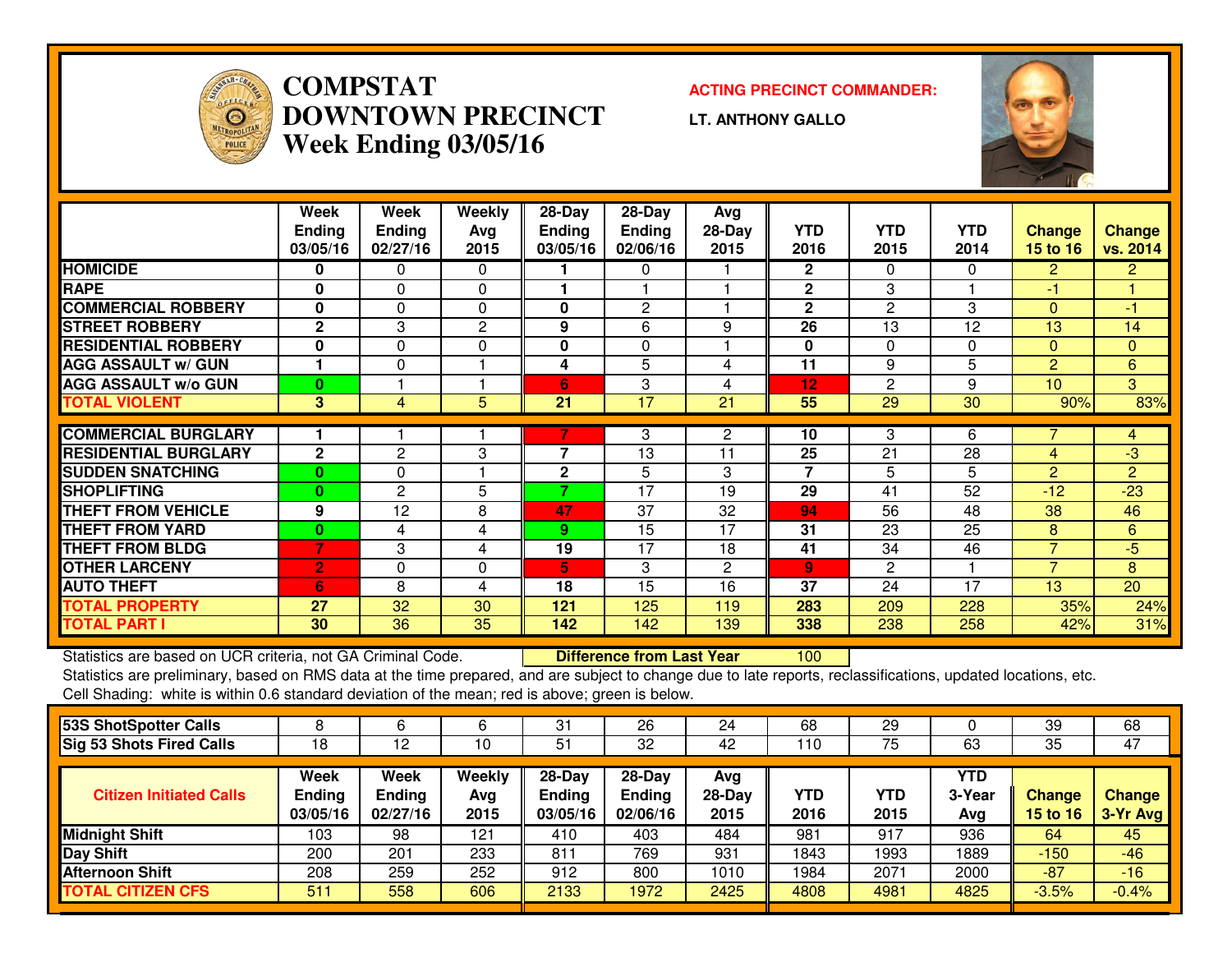

# **COMPSTAT PRECINCT COMMANDER: CENTRAL PRECINCT CAPT. CHARLES HALLWeek Ending 03/05/16**



|                             | Week<br><b>Ending</b> | Week<br><b>Ending</b> | Weekly<br>Avg  | 28-Day<br><b>Ending</b> | $28$ -Day<br><b>Ending</b> | Avg<br>$28-Day$ | <b>YTD</b>   | <b>YTD</b>     | <b>YTD</b>      | Change          | <b>Change</b>  |
|-----------------------------|-----------------------|-----------------------|----------------|-------------------------|----------------------------|-----------------|--------------|----------------|-----------------|-----------------|----------------|
|                             | 03/05/16              | 02/27/16              | 2015           | 03/05/16                | 02/06/16                   | 2015            | 2016         | 2015           | 2014            | <b>15 to 16</b> | vs. 2014       |
| <b>HOMICIDE</b>             |                       | 0                     | $\Omega$       | $\mathbf{2}$            |                            |                 | 4            |                | 3               | 3               |                |
| <b>RAPE</b>                 | 0                     | 0                     | $\Omega$       | $\mathbf 2$             |                            |                 | 4            | 3              | 5               |                 | -1             |
| <b>COMMERCIAL ROBBERY</b>   | $\bf{0}$              | $\Omega$              | $\mathbf 0$    | 0                       | 0                          |                 | $\mathbf{0}$ | 2              | 5               | $-2$            | $-5$           |
| <b>ISTREET ROBBERY</b>      | $\bf{0}$              | $\Omega$              | 2              | $\overline{2}$          | 8                          | 8               | 10           | 15             | 22              | $-5$            | $-12$          |
| <b>RESIDENTIAL ROBBERY</b>  | $\bf{0}$              | $\Omega$              | $\Omega$       | $\bf{0}$                |                            |                 |              | $\Omega$       | $\Omega$        |                 |                |
| <b>AGG ASSAULT w/ GUN</b>   |                       | 2                     | 2              | 6                       | 3                          | 8               | 11           | 18             | 9               | $-7$            | $\overline{2}$ |
| <b>AGG ASSAULT w/o GUN</b>  |                       |                       |                | 3                       | 5                          | 5               | 10           | 5              | 3               | 5               | $\overline{7}$ |
| <b>TOTAL VIOLENT</b>        | 3                     | 3                     | 6              | 15                      | 19                         | 25              | 40           | 44             | 47              | $-9%$           | $-15%$         |
|                             |                       |                       |                |                         |                            |                 |              |                |                 |                 |                |
| <b>COMMERCIAL BURGLARY</b>  | 3                     | 3                     |                | 8                       | 12                         | 6               | 22           | 14             | 6               | 8               | 16             |
| <b>RESIDENTIAL BURGLARY</b> | $\overline{2}$        | 6                     | 8              | 13                      | 20                         | 31              | 44           | 61             | $\overline{97}$ | $-17$           | $-53$          |
| <b>SUDDEN SNATCHING</b>     | 0                     | $\Omega$              | $\Omega$       | 1                       |                            |                 | $\mathbf{2}$ | $\overline{c}$ | $\Omega$        | $\Omega$        | $\overline{2}$ |
| <b>SHOPLIFTING</b>          | $\bf{0}$              | 2                     | $\overline{2}$ | 6                       | 15                         | 8               | 23           | 13             | 17              | 10              | 6              |
| <b>THEFT FROM VEHICLE</b>   | 10                    | 8                     | 11             | 39                      | 39                         | 43              | 86           | 92             | 62              | $-6$            | 24             |
| <b>THEFT FROM YARD</b>      | 3                     | 3                     | 4              | 10 <sup>1</sup>         | 10                         | 16              | 23           | 26             | 22              | $-3$            |                |
| <b>THEFT FROM BLDG</b>      | 3                     | 4                     | 4              | 17                      | $2\overline{3}$            | 17              | 42           | 40             | $\overline{27}$ | 2               | 15             |
| <b>OTHER LARCENY</b>        | 0                     | $\Omega$              |                |                         | $\Omega$                   | 3               | 1            | 10             | $\Omega$        | $-9$            |                |
| <b>AUTO THEFT</b>           |                       | 4                     | 5              | 19                      | 11                         | 21              | 43           | 40             | 50              | 3               | $-7$           |
| <b>TOTAL PROPERTY</b>       | 22                    | 30                    | 36             | 114                     | 131                        | 146             | 286          | 298            | 281             | $-4%$           | 2%             |
| <b>TOTAL PART I</b>         | 25                    | 33                    | 43             | 129                     | 150                        | 171             | 326          | 342            | 328             | $-5%$           | $-1%$          |

Statistics are based on UCR criteria, not GA Criminal Code. **Difference from Last Year** 

-16

|                                   | 23                                | 13                    | 47                                  | 56                                    | 53                    | 138                | 56          |                      | 82                        | 138                       |
|-----------------------------------|-----------------------------------|-----------------------|-------------------------------------|---------------------------------------|-----------------------|--------------------|-------------|----------------------|---------------------------|---------------------------|
| 21                                | 36                                | 24                    | 84                                  | 69                                    | 95                    | 192                | 254         | 110                  | $-62$                     | 82                        |
| Week<br><b>Ending</b><br>03/05/16 | Week<br><b>Ending</b><br>02/27/16 | Weekly<br>Avg<br>2015 | 28-Day<br><b>Endina</b><br>03/05/16 | $28-Dav$<br><b>Ending</b><br>02/06/16 | Avg<br>28-Day<br>2015 | <b>YTD</b><br>2016 | YTD<br>2015 | YTD<br>3-Year<br>Avg | Change<br><b>15 to 16</b> | <b>Change</b><br>3-Yr Avg |
| 106                               | 152                               | 126                   | 508                                 | 444                                   | 503                   | 1137               | 1079        | 1040                 | 58                        | 97                        |
| 270                               | 267                               | 271                   | 1024                                | 1015                                  | 1085                  | 2343               | 2358        | 2344                 | $-15$                     | - 1                       |
| 281                               | 314                               | 294                   | 1111                                | 036                                   | 1176                  | 2483               | 2530        | 2390                 | $-47$                     | 93                        |
| 657                               | 733                               | 691                   | 2643                                | 2495                                  | 2764                  | 5963               | 5967        | 5774                 | $-0.1%$                   | 3.3%                      |
|                                   |                                   |                       |                                     |                                       |                       |                    |             |                      |                           |                           |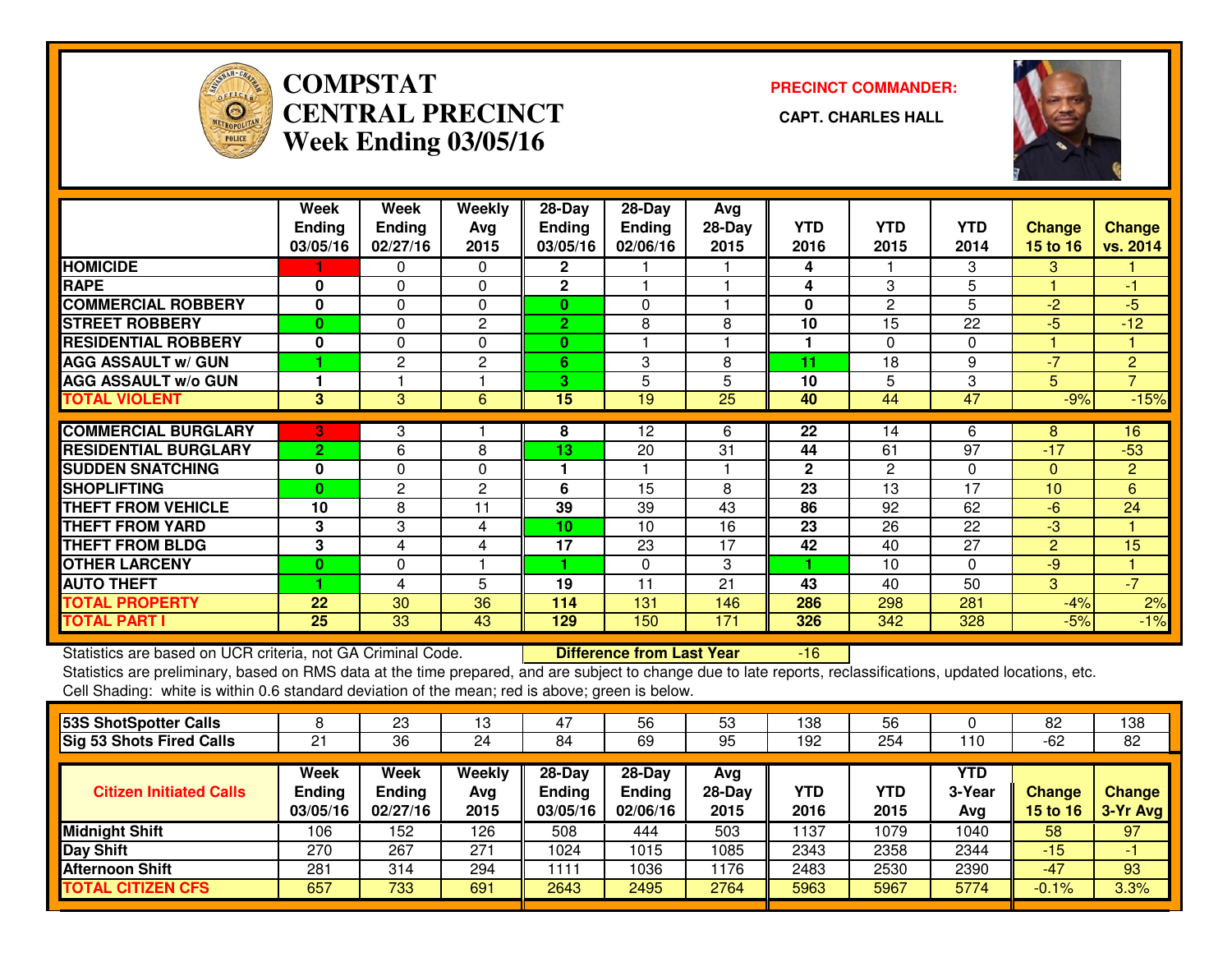

## **COMPSTAT PRECINCT COMMANDER: SOUTHSIDE PRECINCT CAPT. TERRY SHOOPWeek Ending 03/05/16**



|                              | Week<br><b>Ending</b><br>03/05/16 | Week<br><b>Ending</b><br>02/27/16 | Weekly<br>Avg<br>2015 | $28 - Day$<br>Ending<br>03/05/16 | $28 - Day$<br><b>Ending</b><br>02/06/16 | Avg<br>$28-Day$<br>2015 | <b>YTD</b><br>2016 | <b>YTD</b><br>2015 | YTD<br>2014    | <b>Change</b><br>15 to $16$ | <b>Change</b><br>vs. 2014 |
|------------------------------|-----------------------------------|-----------------------------------|-----------------------|----------------------------------|-----------------------------------------|-------------------------|--------------------|--------------------|----------------|-----------------------------|---------------------------|
| <b>HOMICIDE</b>              | 0                                 | 0                                 | 0                     | 0                                |                                         |                         | 1                  |                    | 0              | 0                           |                           |
| <b>RAPE</b>                  | 0                                 | 0                                 | $\mathbf{0}$          | 0                                | 2                                       |                         | 3                  |                    |                | $\overline{2}$              | $\overline{2}$            |
| <b>COMMERCIAL ROBBERY</b>    |                                   | $\Omega$                          | $\Omega$              | 3                                |                                         | $\overline{2}$          | 6                  |                    | 6              | 5                           | $\Omega$                  |
| <b>STREET ROBBERY</b>        | $\mathbf 0$                       |                                   |                       | 3                                | 4                                       | 3                       | 9                  | 7                  | 9              | $\overline{2}$              | $\mathbf{0}$              |
| <b>RESIDENTIAL ROBBERY</b>   | 0                                 | $\mathbf{0}$                      | 0                     | 0                                | $\mathbf 0$                             |                         | $\mathbf 0$        | 2                  | 3              | $-2$                        | $-3$                      |
| <b>AGG ASSAULT w/ GUN</b>    | $\bf{0}$                          |                                   |                       |                                  |                                         | $\mathbf{2}$            | $\mathbf{2}$       | 4                  | $\overline{2}$ | $-2$                        | $\mathbf{0}$              |
| <b>AGG ASSAULT w/o GUN</b>   | 3                                 |                                   |                       | 7                                |                                         | 2                       | 9                  | 5                  |                | 4                           | 8                         |
| <b>TOTAL VIOLENT</b>         | 4                                 | 3                                 | 3                     | 14                               | 10                                      | 12                      | 30                 | 21                 | 22             | 43%                         | 36%                       |
|                              |                                   |                                   |                       |                                  |                                         |                         |                    |                    |                |                             |                           |
| <b>COMMERCIAL BURGLARY</b>   |                                   |                                   |                       | 3                                | 2                                       | 4                       | 5                  | 13                 | 8              | -8                          | $-3$                      |
| <b>IRESIDENTIAL BURGLARY</b> |                                   | $\Omega$                          | 6                     | 10                               | 14                                      | 24                      | 33                 | 48                 | 46             | $-15$                       | $-13$                     |
| <b>SUDDEN SNATCHING</b>      | 1                                 | 0                                 | 0                     | 1                                | $\Omega$                                |                         | ۴                  | 0                  | 3              |                             | $-2$                      |
| <b>SHOPLIFTING</b>           | 13                                | 13                                | 15                    | 57                               | 60                                      | 59                      | 133                | 120                | 135            | 13                          | $-2$                      |
| <b>THEFT FROM VEHICLE</b>    | 5                                 | 11                                | 8                     | 31                               | 18                                      | 32                      | 58                 | 53                 | 68             | 5.                          | $-10$                     |
| <b>THEFT FROM YARD</b>       | $\bf{0}$                          |                                   | $\mathbf{2}$          | 3.                               | 9                                       | 10                      | 13                 | 17                 | 20             | $-4$                        | $-7$                      |
| <b>THEFT FROM BLDG</b>       | $\overline{2}$                    | 3                                 | 5                     | 13                               | 7                                       | 19                      | 25                 | 31                 | 30             | $-6$                        | $-5$                      |
| <b>OTHER LARCENY</b>         |                                   | $\Omega$                          | 0                     | $\mathbf{2}$                     |                                         | 2                       | 3                  | 4                  | $\overline{7}$ | -1                          | $-4$                      |
| <b>AUTO THEFT</b>            |                                   | 3                                 | 4                     | ⇁                                | 17                                      | 15                      | 27                 | 36                 | 17             | -9                          | 10 <sup>1</sup>           |
| <b>TOTAL PROPERTY</b>        | 25                                | 32                                | 41                    | 127                              | 128                                     | 165                     | 298                | 322                | 334            | $-7%$                       | $-11%$                    |
| <b>TOTAL PART I</b>          | 29                                | 35                                | 44                    | 141                              | 138                                     | 177                     | 328                | 343                | 356            | $-4%$                       | $-8%$                     |

Statistics are based on UCR criteria, not GA Criminal Code. **Difference from Last Year** 

-15

| 53S ShotSpotter Calls           |                                          |                                   |                       |                                     |                                       |                         |             |             |                      |                    |                    |
|---------------------------------|------------------------------------------|-----------------------------------|-----------------------|-------------------------------------|---------------------------------------|-------------------------|-------------|-------------|----------------------|--------------------|--------------------|
| <b>Sig 53 Shots Fired Calls</b> |                                          |                                   | 10                    | -31                                 | 28                                    | 40                      | 73          | 109         | 48                   | $-36$              | 25                 |
| <b>Citizen Initiated Calls</b>  | <b>Week</b><br><b>Ending</b><br>03/05/16 | Week<br><b>Ending</b><br>02/27/16 | Weekly<br>Avg<br>2015 | 28-Day<br><b>Endina</b><br>03/05/16 | $28-Day$<br><b>Ending</b><br>02/06/16 | Avg<br>$28-Day$<br>2015 | YTD<br>2016 | YTD<br>2015 | YTD<br>3-Year<br>Avg | Change<br>15 to 16 | Change<br>3-Yr Avg |
| <b>Midnight Shift</b>           | 83                                       | 101                               | 100                   | 368                                 | 325                                   | 399                     | 825         | 898         | 824                  | $-73$              |                    |
| <b>Day Shift</b>                | 259                                      | 227                               | 273                   | 986                                 | 1032                                  | 1090                    | 2345        | 2479        | 2344                 | $-134$             |                    |
| <b>Afternoon Shift</b>          | 278                                      | 249                               | 269                   | 994                                 | 926                                   | 1077                    | 2234        | 2368        | 2243                 | $-134$             | -9                 |
| <b>TOTAL CITIZEN CFS</b>        | 620                                      | 577                               | 641                   | 2348                                | 2283                                  | 2566                    | 5404        | 5745        | 5411                 | $-5.9%$            | $-0.1%$            |